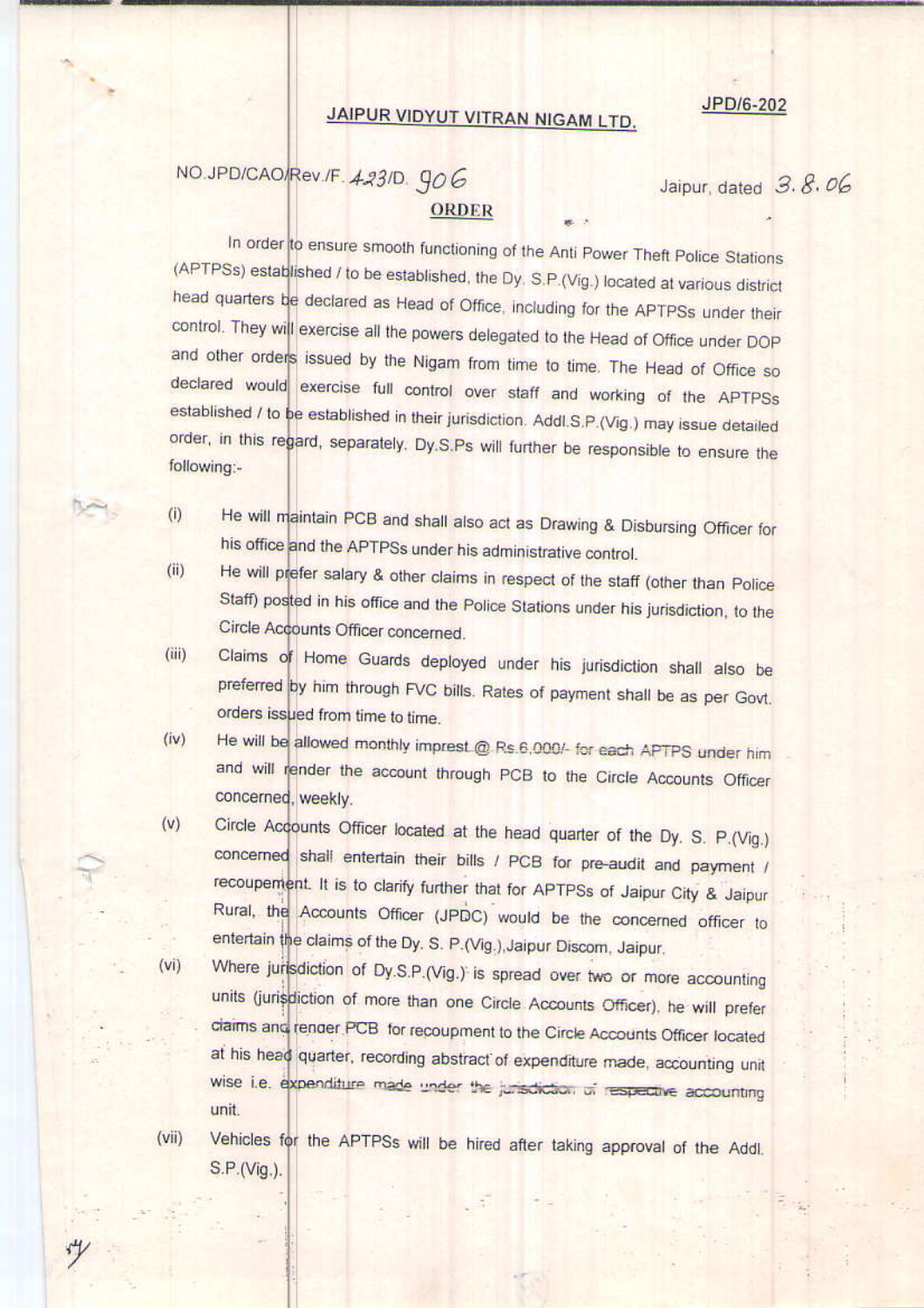- After registering FIRs, SHO of the APTPSs and Police Officers senior to them  $(viii)$ may accept the amount of compounding charges by issuing Misc. Cash Receipt (A-9) and entering the same in a separate PCB to be maintained for this purpose only by the respective SHO, APTPS. No other transaction i.e. receipt or payment, except the compounding charges, shall be entered in this PCB. Amount of receipt shall be booked under the head of Sundry Debtor Collection Account on receipt side and total collection of the day will further be deposited with the SBBJ Branch, as per list enclosed (Annexure-A) latest by next wprking day. The amount deposited with the Bank will be shown in the PCB under the head SBBJ code 24.301 on payment side. The concerned Circle Accounts Officer will maintain proper records of issue and receipt of such PCBs and A-9 to be issued to their respective APTPS through prescribed register (A-26).
	- The PCB so maintained by the SHO would be closed weekly and original copy of the same would also be sent by him alongwith pay-in-slip to the concerned Circle Accounts Officer weekly, after recording abstract of amount received sub division wise in the PCB.
- Information relating to receipt of amount against compounding charges will be  $(x)$ sent by the SHO, APTPS in Annexure-B to the Addl. SP (Vig.), Dy. SP (Vig.) concerned Circle Accounts Officer concerned and the concerned Assistant Engineer (O&M), daily.

This is in supersession to the earlier Order issued vide No.JPD/CAO/Rev./D.877 dated 31.7.06.

 $(R, P, Goyal)$ **Managing Director** 

Copy to the following for information and necessary action :-

- 1. The Zonal Chief Engineer, (JZ/BZ/KZ), JPD, Jaipur/Bharatpur/Kota
- 2. The FA&COA, Jaipur Discom, Jaipur.

 $(ix)$ 

- 3. The Addl. S.P. (Vig.), Jaipur Discom, Jaipur.
- 4. The Superintending Engineer ( ), Jaipur Discom,
- 5. The Sr. Accounts Officer/Accounts officer(
- 6. The Executive Engineer ( ), Jaipur Discom. alongwith 4 spare copies for their Assistant Engineers. 7. PA to MD, Jaipur Discom, Jaipur.

 $\sigma$ Sr. Accounts Officer (Rev.)

), JPD.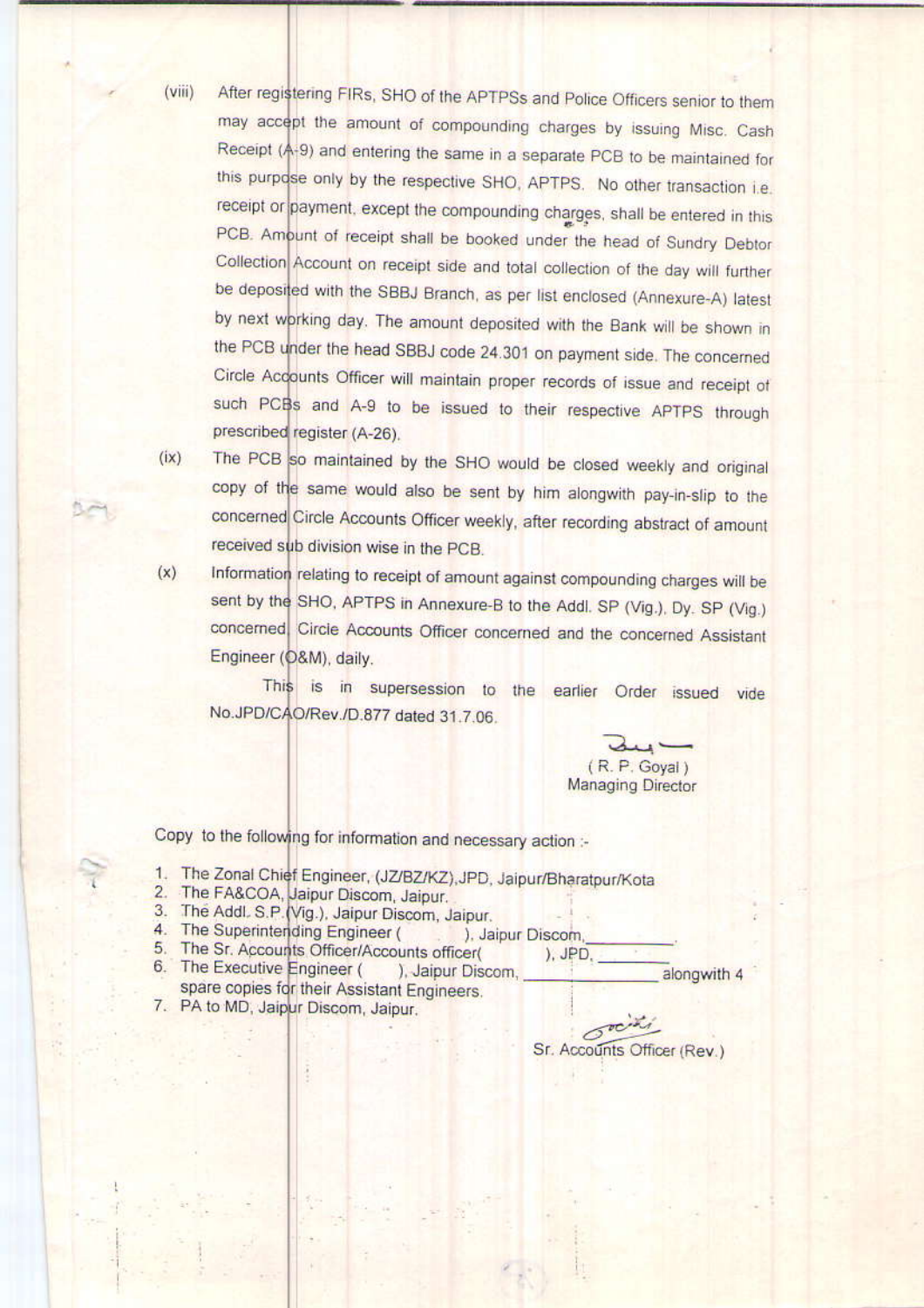Annexure - A

LIST SHOWING BANK A/C NO. WHERE APTPS WOULD DEPOSIT AMOUNT RECEIVED AGAINST FIR LODGED BY CHECKING OFFICER

| S.<br>NO. | NAME<br>OF<br><b>APTPS</b>    | BANK<br>■ 2<br>A/C  | <b>BRANCHES</b><br>OF<br><b>SBBJ</b> |
|-----------|-------------------------------|---------------------|--------------------------------------|
|           | 1 JAIPUR CITY CIRCLE          |                     | 51093320477 COLLECT, BRANCH          |
|           | <b>2 JAIPUR DISTT. CIRCLE</b> |                     | 51093320625 COLLECT. BRANCH          |
|           | <b>3 DAUSA</b>                |                     | 51063430033 MAIN BRANCH              |
|           | 4 DHOLPUR                     |                     | 51064930103 MAIN BRANCH              |
|           | <b>5 BHARATPUR</b>            |                     | 51049770269 COLLECT. BRANCH          |
|           | 6 BUNDI                       |                     | 51007900119 MAIN BRANCH              |
|           | 7 SAWAIMADHOPUR               |                     | 51024200016 MAIN BRANCH              |
|           | 8 KOTA                        | 51028640043 RB ROAD |                                      |
|           | 9 ALWAR                       |                     | 51025980752 MAIN BRANCH              |
|           | 10 JHALAWAR                   |                     | 51031550028 MAIN BRANCH              |
|           | 11 BARAN                      |                     | 51032530022 MAIN BRANCH              |
|           | 12 TONK                       |                     | 51032690021 MAIN BRANCH              |
|           | 13 KARAULI                    |                     | 51087730027 MAIN BRANCH              |